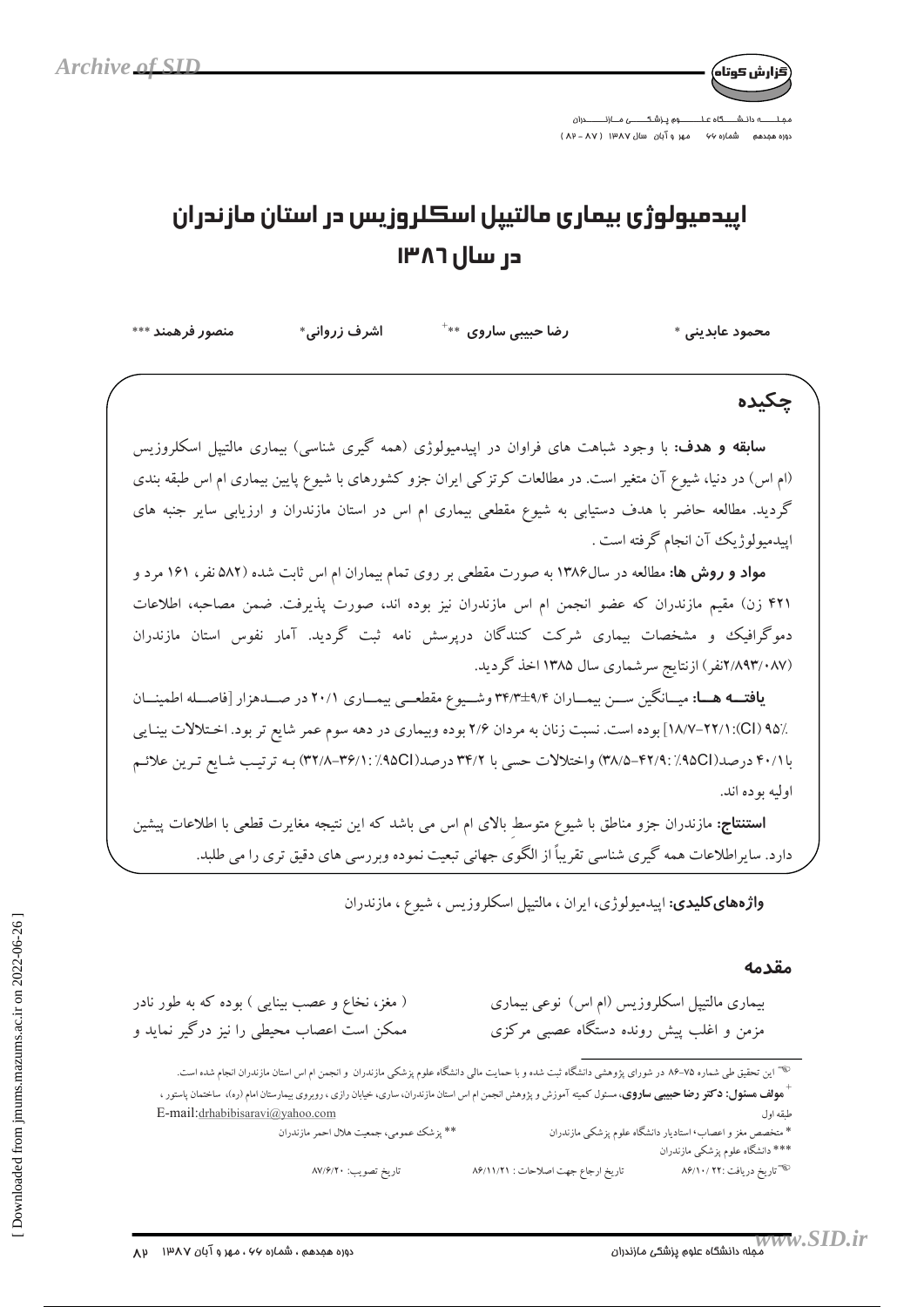منجر به بروز اختلال در انتقال پیام های عصبی و بروز علایم و عوارض مرتبط با آن گردد. علت این بیماری نا شناخته بوده و دربالغین جوان سنین ۲۰ تا ۴۰ سال شایع تر است. همچنین در زنان تقریباً ۲ تا ۳ برابر مردان بروز می نماید.(۳،۲،۱).

در مورد ایجاد بیماری فرضیه های گوناگونی از جمله دخالت عوامل ژنتیکی، محیطی، جوی، ایمنی و برخی از ویروس ها ذکر شده اند که هیچ یک به اثبات نوسىدە اند (٧،۶،۵،۴).

بیماری ام اس بر اساس سیربیماری و بروز علایم بـه انواع حمله ای-بهبودیابنده(Relapsing-Remiting) با شيوع حمدود ٧٠ درصـد، پيش رونـده اوليـه (Primary Progresive) ويسيش رونسده ثانويسه (Secondary Progresive) تقسسیم مسی گردد  $(9.00575)$ 

علی رغم پیشرفت های علم پزشکی در سالیان اخیر در حال حاضر بیماری ام اس درمان قطعی و ریشه کن کننده ای نداشته و اغلب درمان های موجود منجر به كاهش علائم يا كاهش سرعت پيشرفت بيمارى می گردندکه به همین علت شناسایی و تشخیص سریع بیماری و کنترل به هنگام آن از بروز عوارض شدید و پیشرفت غیرقابل کنترل آن تا حد زیادی پیشگیری می نماید(۴٬۴٬۲٬۱). و دارا بودن اطلاعات پایه ای اپیدمیولوژیک در این خصوص کمک شایانی خواهد نمود. اما متأسفانه آمار دقیقی از میزان شیوع ام اس در جهان و ایران وجود نداشته و اغلب آمارها مبتنی بر حدس و گمان می باشند. بر همین اساس تعداد مبتلایان به ام اس در جهان ۲/۵ میلیون نفر برآورد می گردد  $(11,11.9)$ 

در ایران نیز تنها بر اساس حدس و گمان شیوع بیماری ۵۷ درصد هزار نفر برآورد می گردد.(۵) این در حالی است که در مطالعات کرتزکی (Kurtzke) با توجه به منطقه جغرافیایی، ایران درمنطقه با شیوع پایین

بیماری ام اس (۴-۰ در صدهزار نفر) طبقه بندی می گردد. (۹۸). در استان مازندران نیز علی رغم دارا بودن تراکم جمعیتی بالا، آمار دقیقی از شیوع بیماری ام اس در دست نبوده و تا کنون مطالعه ای نیز صورت نپذیرفته است.

با توجه به اين مهم انجمن ام اس مازندران با مشارکت معاونت تحقیقات و فـن آوری دانـشگاه علـوم پزشکی مازندران اقدام به اجرای طرح پژوهشی حاضر نمـود تــا وضـعيت نــسبتاً دقيــق شــيوع بيمــاري ام اس و متغیرهای اپیدمیولوژیک آن دراستان مازندران به دست آ ىد.

## مواد و روشها

این تحقیق به روش توصیفی و برروی تمامی بیماران مبتلا به بیماری ام اس که مقیم استان مازندران بوده و جهت برخورداری از کارت هوشمند یارانه بیماری های خاص ملزم به مراجعه به انجمن ام اس مازندران و ثبت نام در آن بوده اند، در مقطع زمانی شش ماهه اول سال ۱۳۸۶ دراستان مازندران صورت ىذىر فت.

بیماران در کمیته تخصصی با حضور متخصصین مغز و اعصاب و با استفاده از نتایج بررسی های کمک تشخیصی (تصویربرداری با تشدید مغناطیسی(MRI)، یتانسیل برانگیخته بینایی (VEP) و … ) مورد بررسی قرار گرفتند و با استفاده از معیارهای تشخیص قطعی بیماری ام اس ( معیار مک دونالد ) و تأیید بیماری وارد مطالعه گے دىدند.

اطلاعات مورد نیاز تحقیق از طریق تکمیل پرسش نامه استاندارد مورد استفاده در انجمن ام اس ایران که روایی و پایایی آن نیز قبلاً تأیید شده بود، اقتباس گردید. این پرسش نامه حاوی ۴۴ سؤال در دو قسمت،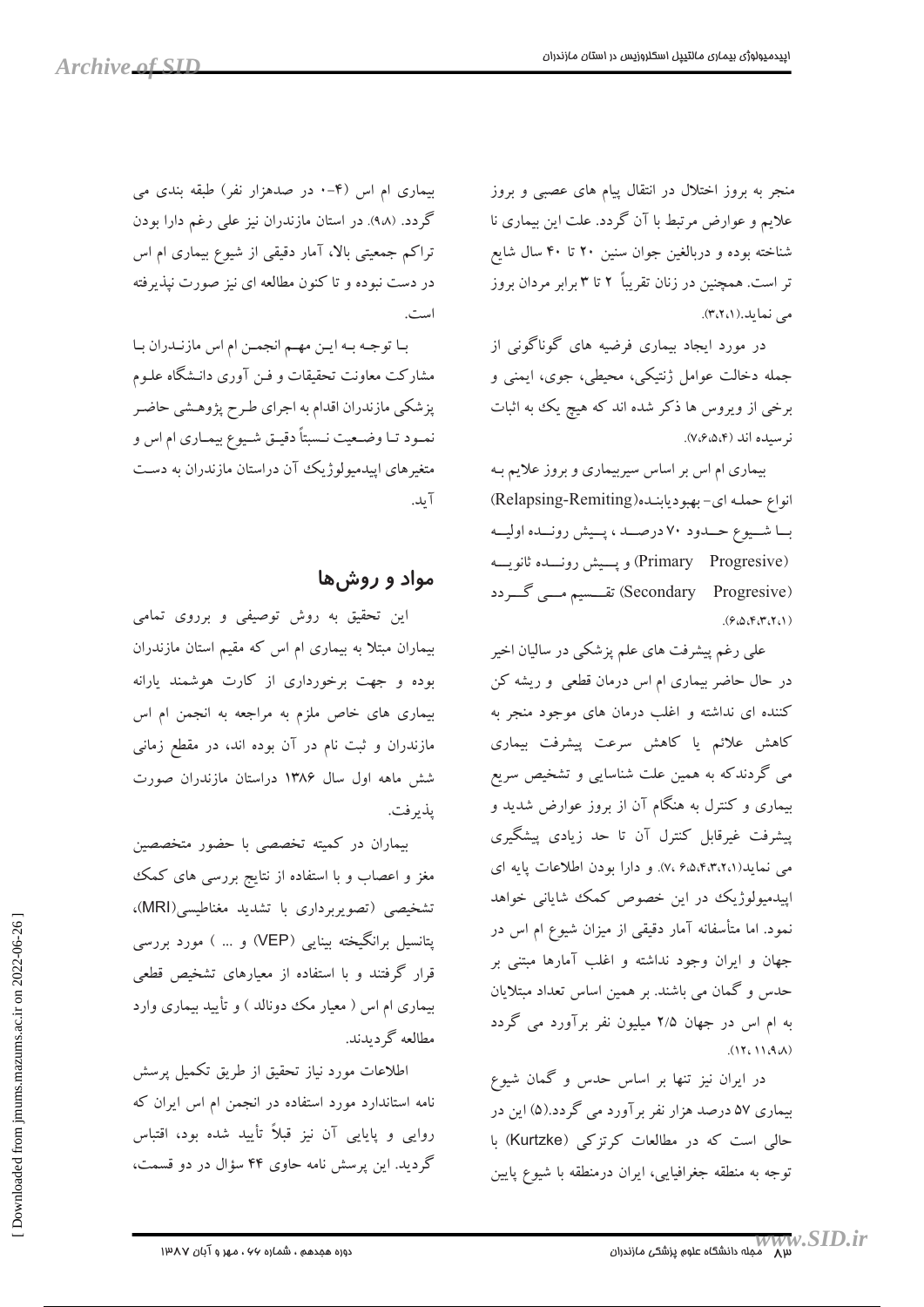

سؤالات مربوط به وضعیت دموگرافیک (۱۸ سؤال) و سؤالات مربوط به بیماری ( ۲۶ سؤال ) بوده است و يس ازاخذ رضايت ازبيماران و همراهان آنان، با نظارت همکاران طرح به صورت مصاحبه حضوری در محل انجمن تكميل گرديد.

اطلاعات جمعیتی استان مازندران نیز از نتایج سرشماری عمومی نفوس و مسکن کشور درسال ۱۳۸۵، قابل دسترسی در پورتال آمار ایران استخراج گردید که برابر با ۲/۸۹۳/۰۸۷ نفر بوده و در برآوردمیزان شیوع بیماری ام اس مورد استفاده قرار گرفت.

یس از گردآوری پرسش نامه های تکمیل شده، ورود داده های اولیه به نرم افزار Spss v14 در رایانه صورت پذیرفت و مورد تجزیه و تحلیل آماری قرار گرفت. نتایج حاصل از آنالیز آماری در قالب مقادیر فراوانی، جداول، نمودارهای ستونی، خطی و جعبه ای ار ائه شدند.

## نتايج و بحث

در مجموع ۵۸۲ بیمار ام اس در استان مازندران مورد مطالعه قرار گرفتند که ازاین تعداد۴۲۱ نفر(۷۲/۳ درصد) مونث و ۱۶۱نفر (۲۷/۷ درصد) مذکر بوده اند. میانگین (انحراف معیار) سن بیماران ۳۴/۳ (۹/۴) سال بوده که به تفکیک میانگین (انحراف معیار) سن زنان ۹/۴) ۳۳/۹ (۹/۴) و مردان ۳۵/۴ (۹/۴) به دست آمد.( نمودار شماره ۱) .



نمودار شماره ۱: نمودار جعبه ای (Boxplot) توزیع سنی بیماران به تفكيك جنس

شیوع بیماری ام اس در استان مازنـدران در زمـان مطالعه ٢٠/١ در صحدهزار [فاصطله اطمينــان /٩٥ (Cl): ۱۸/۷-۲۲/۱) بوده که شیوع مقطعی در مردان ۱۱/۱ [فاصله اطمينان ٪۹۵ (Cl):۹/۳-١٢/٣] و در زنان ٢٩/١ [فاصله اطمينان ٪۹۵ (Cl):۰٫۳۰/۳۰/۳ تعيين گرديـد و نسبت زنان به مردان ٢/۶ به دست آمد. این نتایج با فرضیه کرتزکی که بر اساس توزیـع جغرافیـایی ایـران را در منطقه شیوع پایین ام اس ( ۴–۰ در صدهزار) قرار می داد مغـايرت كامــل داشــته و بــا فاصــله قابــل تــوجهي مازندران را در منطقه با شیوع متوسط بیمـاری(۲۹-۵ در صــــدهزار) و آن هــــم در حــــدود بـــالاي آن قــــرار می دهد.(۸،۹)( شکل شماره ۱) .



شکل شماره (۱): توزیع جهانی ام اس در سال ۲۰۰۲ با شیوع بالا ( بالاتر از ۳۰ در صدَّهزار؛ تیره رنگ،)، شیوع متوسط (۲۹–۵ در صدهزار؛ نقطه نقطه) و شیوع پایین ( ۴–۰ در صدهزار؛ خط چین) در شکل مشخص شده است. در مورد مناطق بی رنگ یا اطلاعاتی وجود ندارد یا خالی از سکنه است. با توجه به این شکل ایران در منطقه شیوع پایین بیماری ام اس قرار گرفته است.

فرضیه مذکور پیش از این در مطالعه ای که در سال ۸۵–۱۳۸۴ در اصفهان صورت پذیرفته بود نیز نقض گردیده بود، به صورتی که استان اصفهان با شیوع ۳۵/۵ در صدهزار در منطقه با شیوع بالای ام اس قرار گرفته  $( \wedge \cdot )$  بو د

از نظر وضعیت اشتغال نیز تنها ۱۴۳ نفر (۲۴/۶ درصد) از نمونه ها شاغل بوده و ازکارافتادگی نیز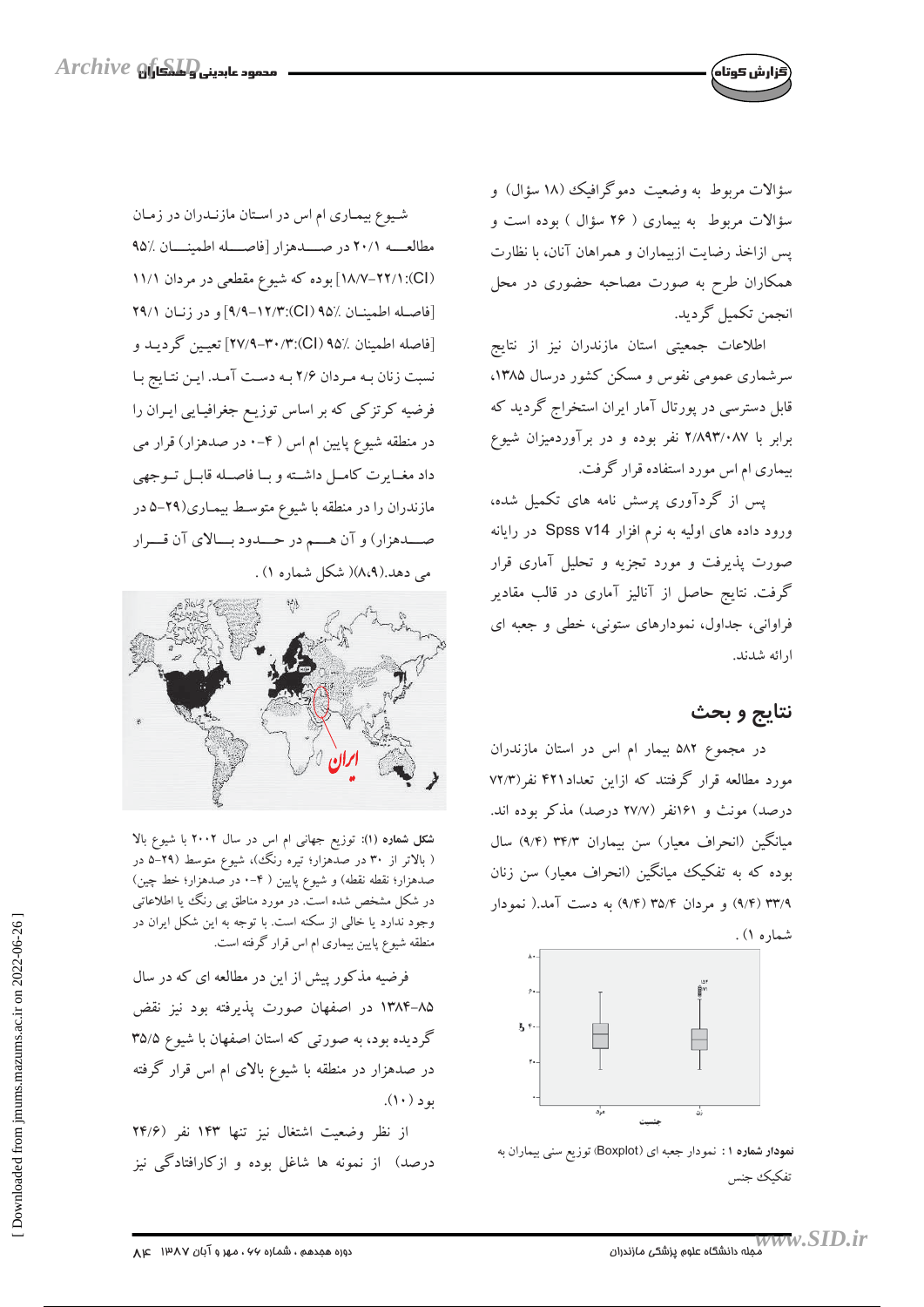مشمول ۱۰۸ نفر (۱۸/۶درصد) از نمونه ها بوده است و با توجه به آن که در زمینه بیماری و عوارض ناشی از آن ایجاد گردیده، تأمین معاش و مایحتاج این دسته از بیماران می بایست مورد توجه ویژه سیاست گزاران قرار گیرد.

یکی ازیافته های قابل توجه بروز ۱۰ مورد (۵۵/۶ درصد) متارکه به علت بیماری و عوارض آن از کل موارد متارکه (۱۸ مورد) بوده است و این نکته می بایست در مشاوره های روانی و آموزش خانواده بیماران مورد توجه قرار گیرد زیرا حمایت های روحی و روانی افراد خانواده به ویژه همسر، در روند درمان و کنترل بیماری نقش به سزایی دارد .

در مجموع، بیماری در جنس مونث ( ۲/۶ برابر )، در افـراد متاهـل ( ١/٩ برابـر )، افـراد تحـصيل كـرده ( ۱/۲ برابر) و ساکنین شهرها ( ۲/۳ برابر ) شایع تـر بـوده که در سایر مطالعات نیز نتایج مشابه به دست آمد. افـراد مبتلا از میانگین سنبی ۹/۴ ± ۳۴/۳ برخوردار بوده اند کـه از میانگین سنی سایر مطالعات کمی بیشتر است . این که بیماری در جنس مونث و در سنین ٢٠ تا ۴٠ سال شایع تر است و یا این که چرا در افرادی با سطح تحصيلات بالاتر بـروز مـي نمايـد و ... همگــي سـوالاتي هستند که اطلاعـات اولیـه آن در ایـن مطالعـه بـه دسـت آمده و نیاز به مطالعات تکمیلی دیگری است تـا بـه ایـن سوالات پاسخ داده شود.

نزدیک به ۶۳/۴ درصد از بیماران در خانواده هایی با جمعیت بالا (۴ نفر و بیشتر) زندگی می نمودند و ۵۹ درصد از آنان درآمدی زیر ۲۵۰هزار تومان در ماه داشته اند. پایین بودن سطح درآمد خانواده های درصد بالایی از بیماران (۵۹ درصد) بسیار امر مهمی بوده که با توجه به هزینه های سنگین تشخیص، درمان و نوانبخشی بیماران ام اس می بایست مورد توجه دست

اندرکاران و سیاست گزاران نظام اقتصادی و بهداشتی قرار گیرد و نیازمند توجه بیشتر و برنامه ریزی اصولی است.

سابقه پایین بیماری در اقوام نزدیک و عدم وجود بیماری زمینه ای در قسمت اعظم بیماران (۸۰ درصد) از نکات قابل توجهی است که برای متخصصین مربوطه سوالات متعددی را جهت بررسی و تعیین علل مرتبط با آن ایجاد می نماید.

متوسط زمان ابتلا به بیماری ۵/۸±۷/۴ سال (مردان ۶/۲ + ۸/۳ سال (۶/۲) و زنان ۵/۵ + ۷ سال) بو ده است.

بیماران به طور متوسط ۲ بار بستری در بیمارستان به علت بیماری ام اس را تجربه نموده بودند. اختلالات بینایی ۴۰/۱ درصد(۹۵CI)۹۵٪ :۴۸/۵-۴۲/۹) و اختلالات حسی ۳۴/۲ درصد(۹۵ ۹۵٪ : ۳۶/۱٪–۳۲/۸) به ترتیب شایع ترین علامت های اولیه بیماران در زمان بروز بیماری بوده اند. با توجه به این نتایج متخصصین محترم چشم پزشکی می بایست دقت نظر و توجه ویژه ای را نسبت به علائم چشمی بیماری ام اس معطوف داشته و در زمان بررسی بیماران با علائم چشمی بیماری ام اس را مد نظر داشته باشند.

متوسط سن شروع بیماری۸/۳ ×۲۶/۹ سال بوده که به تفکیک جنس، در مردان ۲۷±۲۷ سال و در زنان۸/۳±۲۶/۸ سال به دست آمد. میانگین مدت زمان تشخیص بیماری از بروز اولین علامت نیز ۳۶/۶+ ۲۳/۳ ماه (۳۶/۶) بدست آمد که درخور توجه است به گونه ای که از این منظر اغلب بیماران در مدل کوه یخی در قسمت ناپیدای کوه یخ قرار می گیرند و تشخیص آنان مدت زمان مدیدی به طول می انجامد. این امر موجب مي گردد که هزينه هاي تشخيصي- درماني و متعاقباً عوارض بیماری ام اس در بالاترین حد ممکن قرار گیرد. در همین رابطه علل متعددی را می توان برشمرد از جمله علایم غیر اختصاصی و مشترک با سایر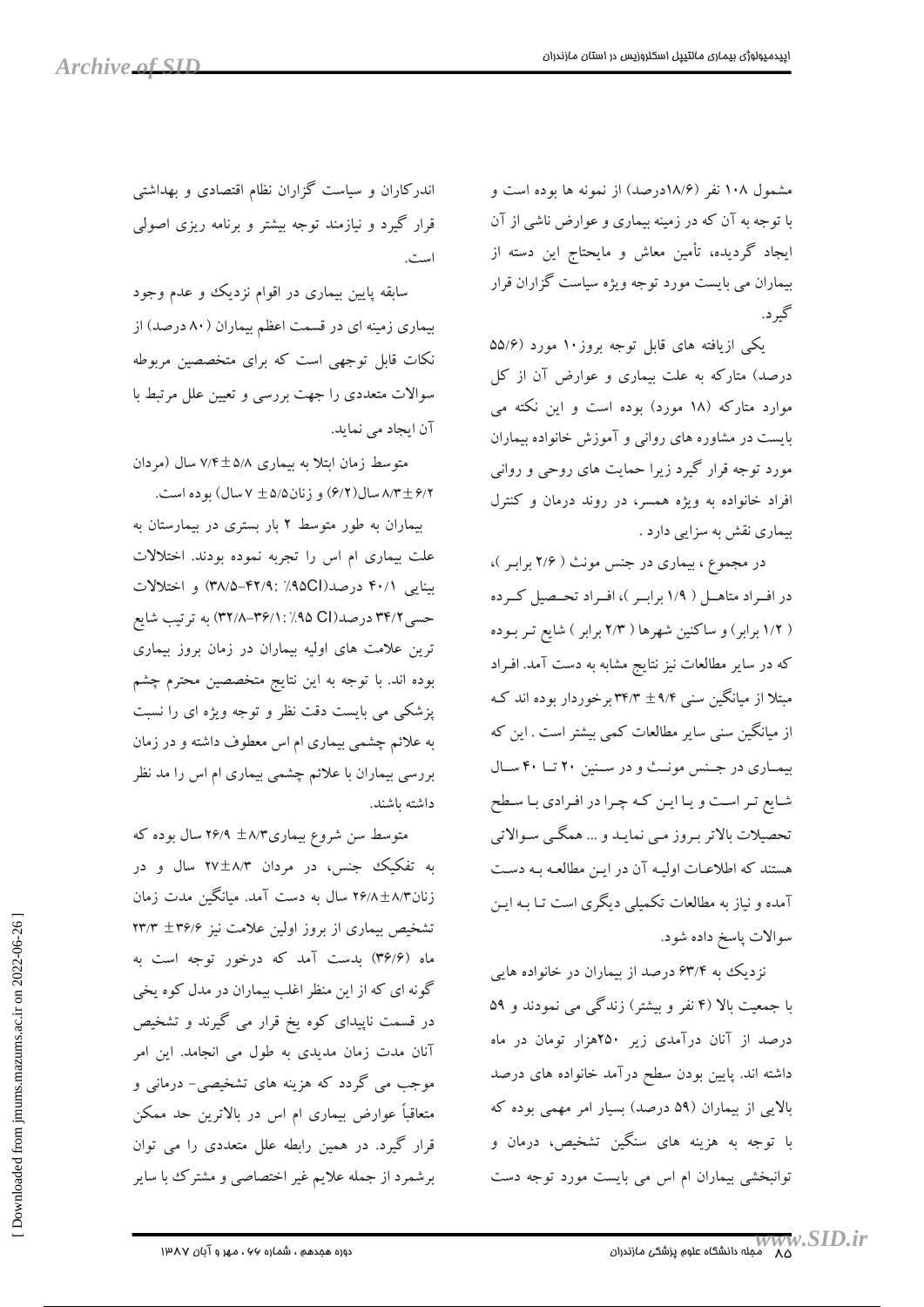از: ارتباط بیماری ام اس با افزایش سطح سواد و تیپ های شخصیتی خاص، رابطه بیماری ام اس با نـوعی نقیصه ژنتیکی یا الگوی خاصبی از تـوارث، کـاهش اضطراب و استرس سیاکنین هیر جامعیه بیا کیاهش محسوس شیوع و بروز بیماری ام اس همراه است. این ها و سایر فرضیات احتمالی، مواردی است که

نیازمنــد بررســي هــاي تحليلــي و مداخلــه اي بعــدي و كامل ترى است .

سیاسگزاری

در پایان ضمن تشکر از همکاران حوزه معاونت تحقیقات و فن آوری دانشگاه علوم پزشکی مازندران ، همکاران اجرایی طرح سرکار خانم زینب هادیان سورکی و سرکار خانم فریبا قاسمی همدانی نیز تشکر ويژه مې نماييم.

بیماری ها، تعاریف محدودکننده فعلی در تشخیص بیماری و در دسترس نبودن شیوه تشخیصی با حساسیت و اختصاصی بودن بالا که همگی برضعف فعلی دانش ما بر تشخیص به هنگام بیماری دلالت داشته و پژوهش های فراوانی را طلب می نمایند تا روش هایی با دقت و سرعت بالاتر جهت تشخیص بیماری ام اس ابداع و ترسیم گردد.

ارش کوتاه)

| <b>جدول شماره ۱:</b> تعداد و درصد روند سیر بیماری به تفکیک جنس |       |              |  |                                                                                                                              |  |                                                      |
|----------------------------------------------------------------|-------|--------------|--|------------------------------------------------------------------------------------------------------------------------------|--|------------------------------------------------------|
|                                                                |       | مونث مذکر کل |  |                                                                                                                              |  |                                                      |
| درصد                                                           | تعداد |              |  | تعداد درصد تعداد درصد                                                                                                        |  | سیر بیماری                                           |
| ٧١                                                             | ۴۱۳   |              |  | $\frac{1}{\sqrt{7}}$ $\cdots$ $\frac{1}{\sqrt{7}}$ $\cdots$ $\frac{1}{\sqrt{7}}$                                             |  | عود و بهبودي                                         |
| 1511                                                           | ۹۲    |              |  | $\Delta/\Delta$ $\Upsilon\Upsilon$ $\Upsilon/\Upsilon$ $\varphi$ .                                                           |  | پیش رونده اولیه                                      |
| ۱۳/۲                                                           | ٧V    |              |  | $\Delta$ $\gamma$ $\gamma$ $\gamma$ $\gamma$                                                                                 |  | پیش رونده ثانویه                                     |
| $\cdots$                                                       | ΔΛ٢   |              |  | $\mathsf{YV}/\mathsf{V} = \mathsf{Y}\mathsf{S}\mathsf{V} = \mathsf{Y}\mathsf{Y}/\mathsf{Y} = \mathsf{Y}\mathsf{Y}\mathsf{V}$ |  | جمع کل                                               |
| در پایان با توجه به نتایج به دسـت آمـده در ایـن تحقیـق         |       |              |  |                                                                                                                              |  |                                                      |
| می توان برای پژوهشگران فرضیه های مناسبی را جهت                 |       |              |  |                                                                                                                              |  |                                                      |
|                                                                |       |              |  |                                                                                                                              |  | بررسی های آتی ارائه نمود که مواردی از آنـان عبارتنـد |

## **References**

1. Poser et al. (1984). Merritt's textbook of neurology. 7th ed. L.P. Rowland (ed.) Lea & Febiger, Philadelphia: 593-615.

3. Rao, S.M. Neuropsychology of multiple sclerosis. Curr Opin Neurol(1995);8(3):216-220.

4. Sahraeian MA. Head of Ms professional center. news released April 11, 2007. Available at: URL:http://www.irna.ir /med .htm. Accessed July 14,2007

5. Lotfi J. Interview . November, 2005; Available at: URL:http://www.isna.ir / Main/

2. Olek MJ, ed. Multiple sclerosis: Etiology, diagnosis, and new treatment strategies. Totowa, NJ: Humana Press; 2005.

ServiceView.aspx?SrvID=Health&Lang=P. Accessed July 12, 2007.

6. Lublin FD, Reingold SC. Defining the clinical course of multiple sclerosis: results of and international study. Neurology 46(1996): 907-911.

7.US National MS Society. Information Sourcebook (Epidemiology of MS). 2007; Available at: URL:http:// www.